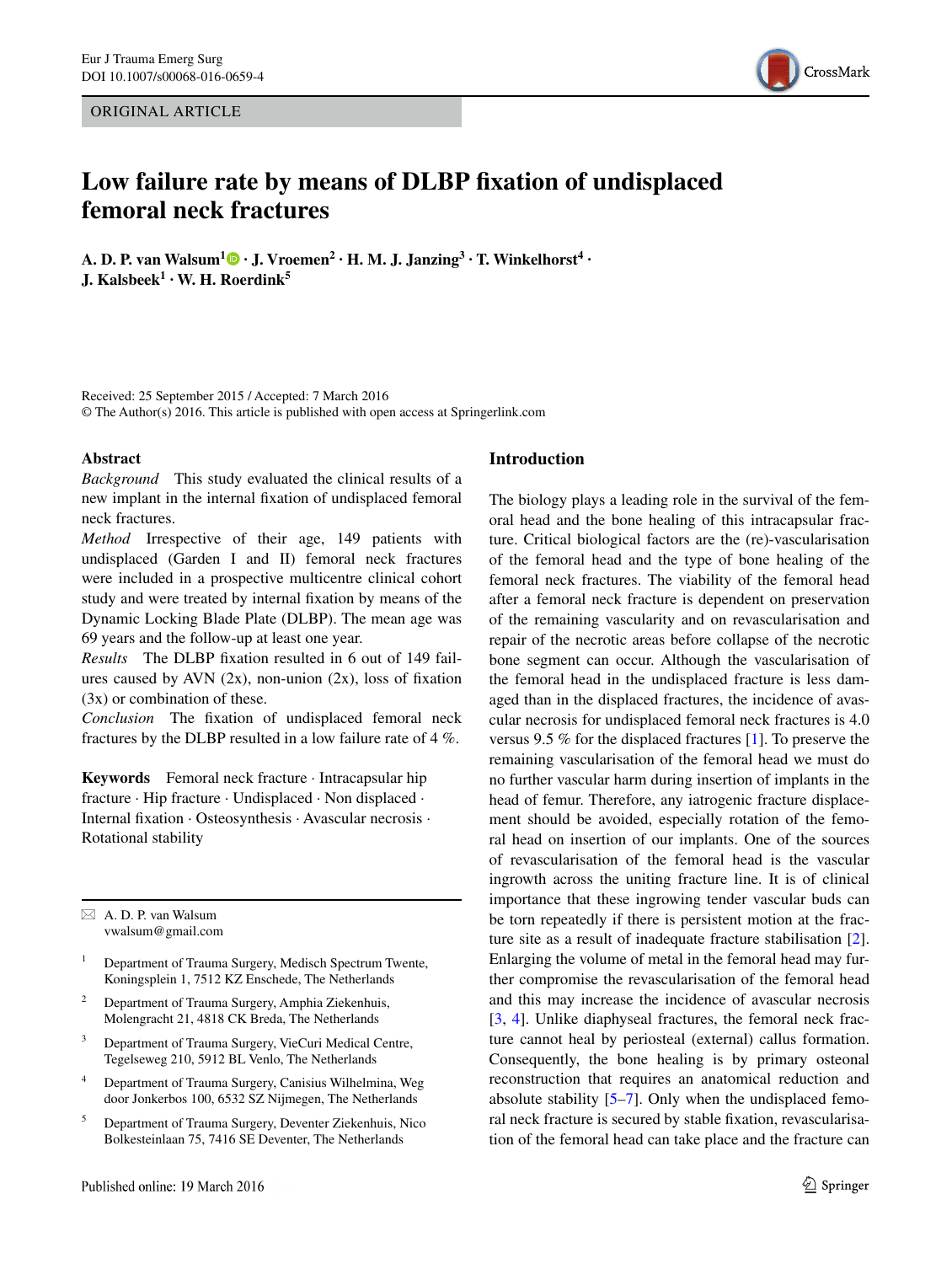heal by primary osteonal reconstruction. The term "stable". in the context of fixation of femoral neck fractures, means that transverse shear- and the rotational inter fragmentary movements (IFM) are minimalized while allowing the controlled axial compression IFM.

Approximately 20 % of the intracapsular hip fractures are undisplaced [\[12](#page-5-1)]. Common treatment is internal fixation of the fracture, but alternative treatments are conservative treatment or replacement arthroplasty. The conventional implants used for the fixation of femoral neck fractures are the sliding hip screw devices and multiple parallel screws or pins. The failure rate after internal fixation of undisplaced femoral neck fractures is  $8-14$  %  $[8-13]$  $[8-13]$ . The potential disadvantages of the conventional implants are rotational and/or angular instability combined with a relative high implant volume in the femoral head [\[14](#page-5-4)]. The aim of this study was to register the results in the internal fixation of undisplaced femoral neck fractures by means of the DLBP. This device is characterised by angular and rotational stability, dynamic compression and a low implant volume in the head of femur.

## **Patients and methods**

#### **Classification**

According the conventional Garden classification an undisplaced intracapsular fracture is defined as Garden grade I or II fracture. This classification is based only on the AP radiograph and includes all fractures impacted into any degree of valgus (Garden I) and the undisplaced fractures (Garden II). Consequently, also the fractures that show angulation on the lateral radiograph are included and classified as undisplaced.

## **Patients**

Included were undisplaced femoral neck fractures in adult patients irrespective the age of the patient. Excluded were pathological fractures, concomitant fractures of the lower extremity, symptomatic arthritis, local infection or inflammation, inadequate local tissue coverage, morbid obesity and any mental or neuromuscular disorder, which would create an unacceptable risk of fixation failure or complications in postoperative care.

#### **Implant**

The DLBP consists of a 2-hole standard 135° side-plate combined with a low-volume cannulated dynamic locking blade. The side plate provides angular stability combined with dynamic axial compression of the fracture. Two side



**Fig. 1** Design of the dynamic locking blade plate

<span id="page-1-0"></span>wings at the tip of the blade provide rotational stable fixation of the locking blade in the femoral head combined with a high weight-bearing surface. The expandable impaction anchors lock the blade in the femoral head and prevent perforation and backing out of the implant and further augment the rotational stability. The DLBP is now marketed as the Gannet (Fig. [1\)](#page-1-0).

### **Technique**

If there is any (anterior) angulation of the femoral neck with dorsal displacement of the femoral head, anatomical reduction is performed by internal rotation and anterior manual compression. To do no further vascular harm, the reduction should be performed gently and accurately as excessive longitudinal traction and rotation may result in additional vascular damage by tearing the still surviving retinacular vessels. By a  $\pm$ 7 cm lateral approach a 3.0-mm 135° guide wire is placed in the centre/centre position in femoral head. After length measuring cannulated reaming is performed up to 5 mm subchondrally in the femoral head. Next the locking blade together with a two-hole side plate is mounted on the introducer. The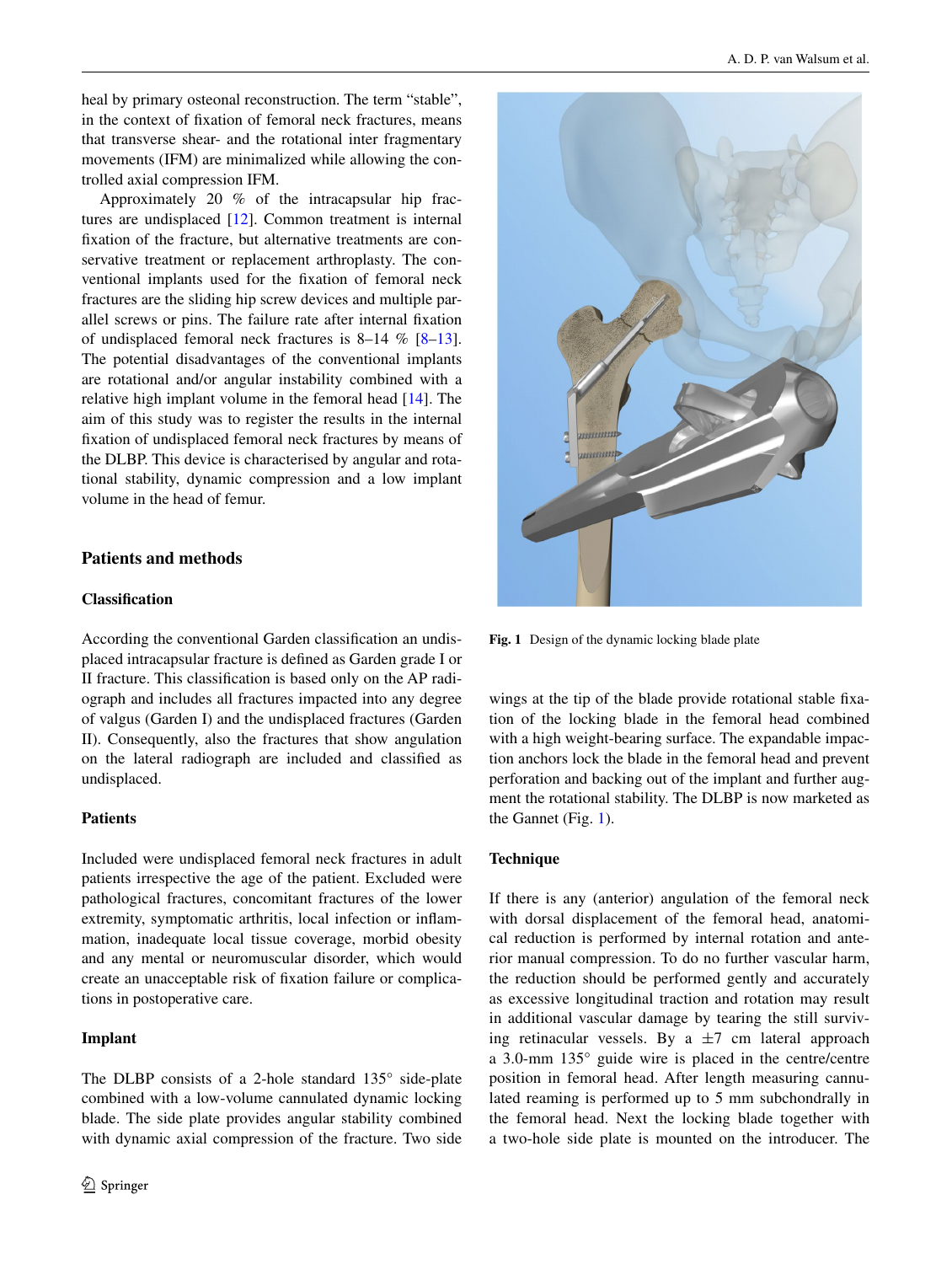complete implant is introduced over the guide wire and gently tapped in while the mounted side plate functions as a rotational guide. After the side plate is seated along the lateral cortex, the introducer is released and the locking blade further tapped in the femoral head up to 5 mm subchondrally. Next, the side plate is fixed to the proximal femur by two self-tapping cortical screws. By turning the setscrew, in the shaft of the locking blade in clockwise direction, the impaction anchors are expanded by which the blade is locked within the femoral head. On removal, turning the setscrew anti clockwise retracts the impaction anchors. After removal of the cortical screws, the locking blade together with the side plate is tapped out by means of an extractor mounted on the locking blade. The patients were mobilised postoperatively by permissive weight bearing as tolerated by the patient. The implant characteristics and operative technique are further illustrated in YouTube video (gannet implant) (Fig. [2\)](#page-2-0).

#### **Methods**

The Garden classification is based on the pre-operative AP radiograph of the hip. The (anterior) angulation of the fracture is assessed on the lateral pre-operative radiograph of the hip. Postoperative AP and lateral radiographs were used to assess fracture healing. Union was defined by an absence of visible margins of the fracture. Angular instability was assessed radiologically by secondary interfragmentary angulation and/or transverse shear. Interfragmentary rotation was radiologically assessed by the observation of a cortical step and diameter mismatch at the fracture site. Non-union was identified by either displacement of the fracture or clearly visible margins of the fracture 1 year postoperatively. Avascular necrosis was defined according to the Steinberg classification from stage 2 and upward [\[15](#page-5-5)]. Failure of fixation is defined as the need for revision surgery because of non-union, avascular necrosis or cut out

<span id="page-2-0"></span>**Fig. 2 a**, **b** AP en lateral X-ray of undisplaced femoral neck fracture of the right hip, **c**, **d** AP and lateral X-ray of undisplaced femoral neck fracture of the right hip after DLBP fixation

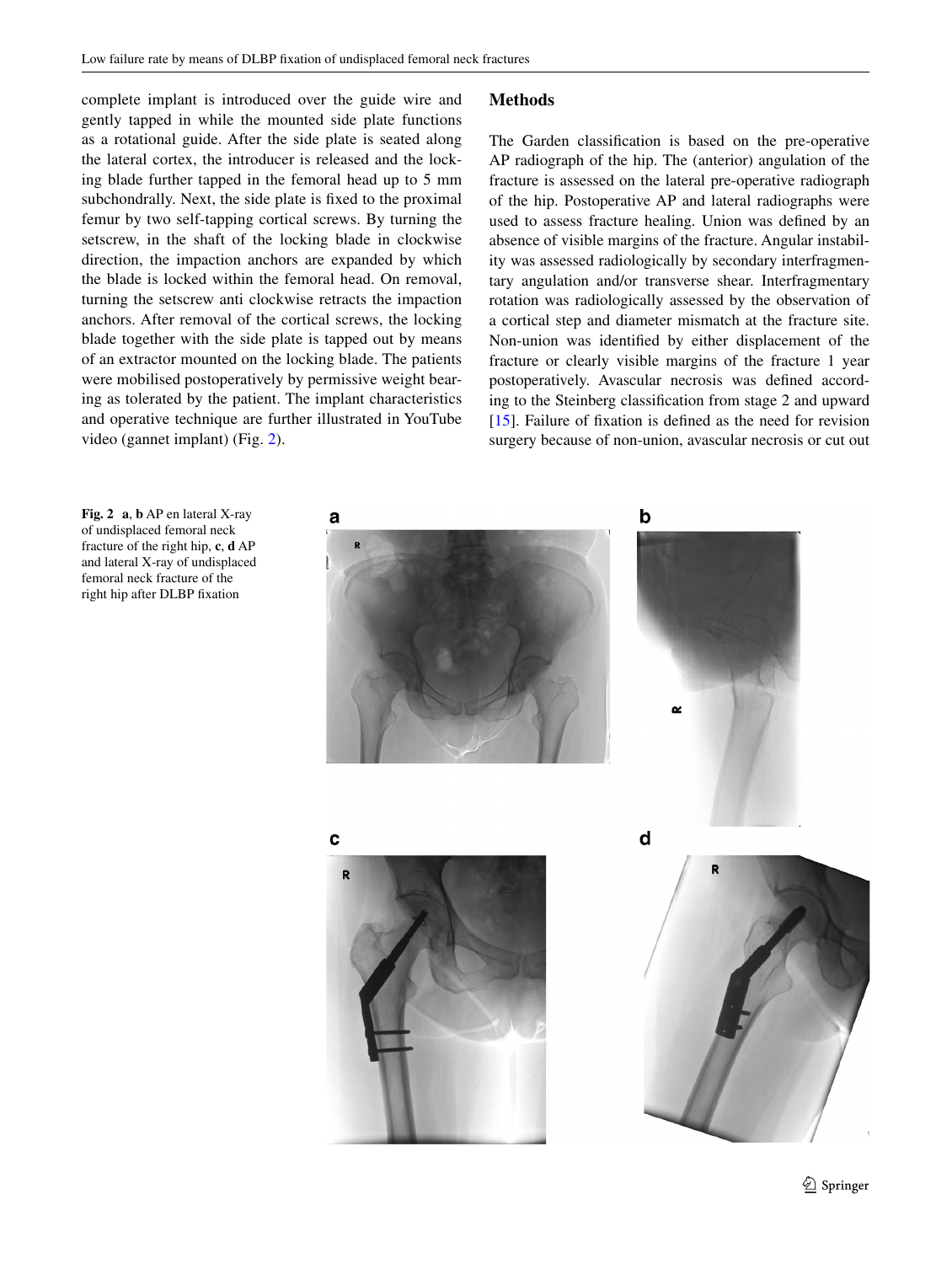of the implant. The corrected Tip Apex Distance (TAD) on the first postoperative X-rays assessed the position of the locking blade in the femoral head [[16\]](#page-5-6). A TAD greater then 25 mm is predictive of a higher extrusion rate. The impaction at the fracture site was assessed by measuring the degree of telescoping of the dynamic blade with correction for magnification. Mobility was assessed by the need of walking aids: no walking aids, one crutch, two crutches or a walker.

#### **Results**

One Level-1 Community Trauma center (Medische Spectrum Twente, Enschede) and four Level-2 Community teaching hospitals (Deventer Ziekenhuis, Deventer; Amphia Ziekenhuis, Breda; Canisius Wilhelmina Ziekenhuis, Nijmegen and VieCuri Medisch Centrum, Venlo) participated. Between 01-08-2010 and 19-12-2013, and 384 consecutive patients with femoral neck fractures were treated by means of the DLBP. Of these 384 patients, 172 a suffered undisplaced femoral neck fracture and 212 a displaced femoral neck fracture. This manuscript addresses the results of the patients who are treated for undisplaced fractures. 172 patients with undisplaced (Garden I and II) femoral neck fractures were included irrespective of the age of the patient. Seven patients were lost for follow-up and 16 patients died during the follow-up period. This resulted in 149 patients with a mean age of 69 years (35–101) with a follow-up of at least 1 year from injury. Surgery was undertaken by (orthopaedic) trauma surgeons (85 %), and trainee surgeons (15 %). 79 % of operations took place within 24 h. The average operating time was 39 min. There were six general medical complications: one deep infection (healed without intervention surgery, two postoperative bleedings and three pneumonia). Implant-related complications consisted of suboptimal expansion of the impaction anchors in four cases. In two younger patients this was caused by the high bone density, and in two elderly patients by technical implant problems with the expansion mechanism. Neither perforation, nor backing-out of the dynamic blade was observed. No secondary rotational or angular instability was observed. No breakage of the blade, plate or screws occurred. The internal fixation of undisplaced (Garden I and II) femoral neck fractures resulted in 6 out of 149 failures (4.0 %) caused by AVN (2 $\times$ ), non-union  $(2\times)$ , loss of fixation  $(3\times)$  or combination of these. All of the six failed fixations were revised by arthroplasty. Five of the failures were classified as a Garden I fracture and one Garden II. AVN was observed in two out of six failures (one Garden I, one Garden II). In two out of the six failures anterior angulation (posterior displacement) was more than 20°. The mean impaction of the healed fractures was 5 mm

with a mean age of 69 years. The mean age in the failure group was 71 years. The average TAD in the healed fracture group was 22 mm and 24 mm in the failure group.

Elective implant removal was performed in 9 % due to suspected local complaints caused by the side plate or the (dynamized) blade. In all patients the implant removal, including the retraction of the anchors, went straightforward. Four per cent of the patients with healed femoral neck fractures needed more walking aids than before fracture.

# **Discussion**

The most common treatment of undisplaced femoral neck fractures is internal fixation by sliding hip screw devices or multiple parallel screws or pins. However, alternative treatments are conservative treatment or replacement arthroplasty. A review study by Conn and Parker confirmed a non-union rate of 30–45 % for conservative treatment [\[11](#page-5-7)]. The recent review study concluded that the non-union rate with secondary displacement was at least 30 % for the conservative treatment of undisplaced femoral neck fractures [\[13](#page-5-3)]. To avoid the complications of avascular necrosis and non-union, arthroplasty was advocated in the treatment of undisplaced femoral neck fractures [[17\]](#page-5-8). However, hemiarthroplasty is complicated by deep infection (3 %), superficial infection (15 %), periprosthetic fracture (3 %), dislocation (5 %), loosening (10 %), acetabular wear (20 %) and a potentially higher mortality compared to internal fixation [\[11](#page-5-7)].

The failure rate after internal fixation of undisplaced femoral neck fractures remains relatively low [[8\]](#page-5-2). Nevertheless internal fixation is not without complications. Parker described 6.4 % non-union, 4.0 % avascular necrosis and revision surgery in 7.7 % [[11\]](#page-5-7). The review study by Van Embden demonstrated a non-union rate of 4–8.5 %, avascular necrosis in 2–4 % and revision surgery of 8–15 % after osteosynthesis of undisplaced femoral neck fractures [\[13](#page-5-3)]. The still considerable failure rate after internal fixation of undisplaced femoral neck fractures cannot be solely attributed to the implants. Other factors such as a-traumatic surgical technique and the positioning of the implant are as important as the choice of implant.

In this study the DLBP fixation proved to provide stable fixation of the undisplaced femoral neck fractures with a failure rate of 6 out of 149 (4 %). However, in two of these failed fractures the lateral radiograph showed more than 20° of anterior angulation (32° and 40°). Therefore, it seems controversial if these so-called stable Garden 1 and 2 fractures, with significant anterior angulation (posterior displacement), really behave as stable fractures or should be classified as unstable. If only the Garden I and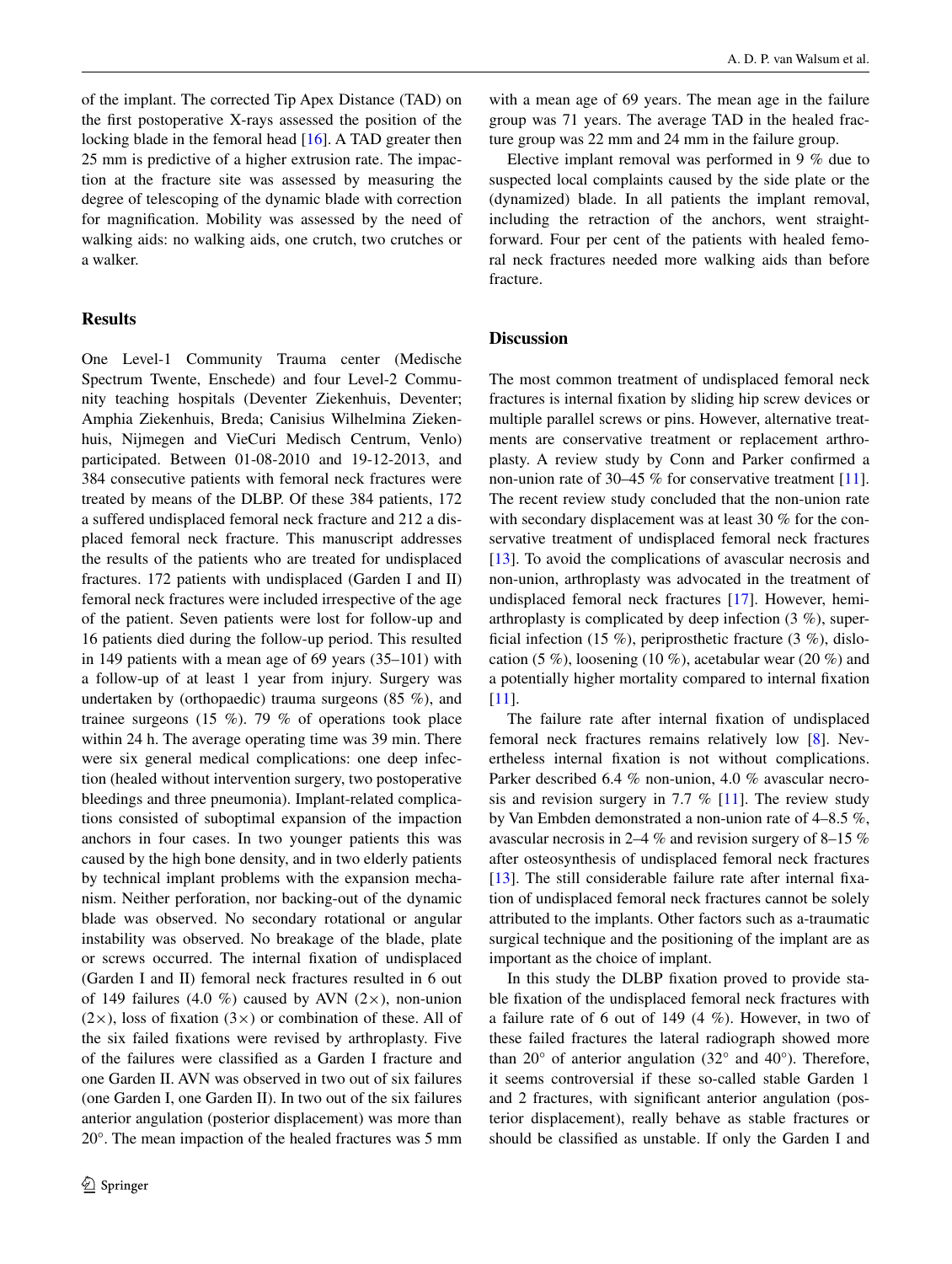II fractures with an angulation on lateral imaging of less than 20° were classified as stable, the failure rate in this study would drop from 4.0 to 2.9 %. The stability of the DLBP fixation is further demonstrated by the fact that neither secondary, rotational or angular instability nor perforation or backing-out of the dynamic blade was observed. Furthermore, a TAD greater then 25 mm did not prove to be predictive of a higher extrusion rate as is the case with the standard implants. The vascularity of the head of femur after DLBP fixation is as such that AVN led to failure only in 1.2 % of the included patients. The viability and stability are also apparent from the low degree of fracture impaction with a mean of 5 mm.

The DLBP was designed to follow the biology of the femoral neck fracture. Therefore, the DLBP is a lowvolume, dynamic implant, providing angular and rotational stability. The volume (of the proximal 25 mm of the implant in the femoral head) of the DLPB is  $1500 \text{ mm}^3$ compared to  $2600 \text{ mm}^3$  for the DHS and  $2800 \text{ mm}^3$  for DHS spiral blade. The volume of three Asnis screws is  $2700$  mm<sup>3</sup>. The square diameter of the DLBP is 31 mm<sup>2</sup> compared to  $133 \text{ mm}^2$  for the DHS/DHS Spiral Blade and 99 mm<sup>2</sup> for three Asnis screws. The weight-bearing surface of the DLBP is 338 mm<sup>2</sup> compared with 221 mm<sup>2</sup> for the DHS. Torsion test showed that the rotational stability of the DLBP triples that of the DHS [[14](#page-5-4)]. The resulting failure rate of the DLBP fixation of the undisplaced femoral neck fractures is low (4 %) and compares favourably with the results of the common implants  $(8-14\%)$ . The most commonly used implants are the multiple parallel screws or pins and the sliding hip screw devices (SHS) with both comparable results. The potential implantrelated factors in the failure rate for the screw fixation are the intrinsic lack of angular and rotational stability. The stability reached is dependent of the exact positioning of the screws and is, therefore, surgeon dependent. The SHS also lacks rotational stability with the added risk of iatrogenic rotation of the head during insertion of the implant [[14,](#page-5-4) [18–](#page-5-9)[20\]](#page-5-10). Another potential risk factor is the relative high implant volume in the femoral head for the screw fixation and the SHS devices [[21\]](#page-5-11). In the operative treatment of femoral neck fractures minimal invasiveness seems to be more than the length of the skin incision. Probably more important is the minimal invasiveness to the femoral head characterised by a low volume and a low cross section of he implant in the femoral head and neck. The hypothesised advantageous characteristics of the DLBP are the combination of angular and rotational stability and low implant volume. Although the results of the DLBP in this study are promising, we recognise that this observational cohort study is not the strongest study design to prove this. Also it is recognised that functional evaluation was limited.

#### **Conclusion**

Based on the good clinical results, internal fixation seems to be the optimum treatment for the undisplaced femoral neck fracture. However, the failure rate of 8–14 % is still disturbing. Although not all failures are implant-related, the choice of implant plays a role in the final outcome. The possible implant-related factors are the lack of angle and/or rotational stability in combination of a high implant volume in the head of femur. The DLBP (Gannet) was designed to improve the stability of the femoral neck fracture paired to minimal invasiveness to the femoral head. The low failure rate of the DLBP fixation of undisplaced femoral neck fractures of 4.0 % seems to be promising and further supports the treatment algorithm that no effort should be spared to preserve the femoral head after an undisplaced femoral neck fracture by internal fixation irrespective of the age of the patient.

#### **Compliance with ethical standards**

**Financial support** No financial support was received for this study.

**Conflict of interest** Ariaan van Walsum declares he shares the Intellectual Property rights of the Dynamic Locking Blade Plate. Jos Vroemen, Heinrich Janzing, Tomas Winkelhorst, Jorn Kalsbeek and Willem Roerdink declare that they have no conflict of interest.

**Compliance with ethical requirements** This study was approved by the appropriate medical ethics committee.

**Open Access** This article is distributed under the terms of the Creative Commons Attribution 4.0 International License ([http://crea](http://creativecommons.org/licenses/by/4.0/)[tivecommons.org/licenses/by/4.0/](http://creativecommons.org/licenses/by/4.0/)), which permits unrestricted use, distribution, and reproduction in any medium, provided you give appropriate credit to the original author(s) and the source, provide a link to the Creative Commons license, and indicate if changes were made.

### **References**

- <span id="page-4-0"></span>1. Loizou CL, Parker MJ. Avascular necrosis after internal fixation of intracapsular hip fractures; a study of the outcome for 1023 patients. Injury. 2009;40:1143–6.
- <span id="page-4-1"></span>2. Sevitt S. Avascular necrosis and revascularisation of the femoral head after intracapsular fractures; a combined arteriographic and histological necropsy study. J Bone Joint Surg Br. 1964;46:270–96.
- <span id="page-4-2"></span>3. Stromqvist B, Hansson LI, Palmer J, Ceder C, Thomgren KG. Scintimetric evaluation of nailed femoral neck fracture with special reference to type of osteosynthesis. Acta Orthop Scand. 1983;54:340–7.
- <span id="page-4-3"></span>4. Linde F, Anderson E, Hvass J, Madson F, Pallesen R. Avascular femoral head necrosis following fracture fixation. Injury. 1986;17:159–63.
- <span id="page-4-4"></span>5. Perren SM. Physical and biological aspects of fracture healing with special reference to Internal fixation. Clin Ortop Relat R. 1979;138:175–96.